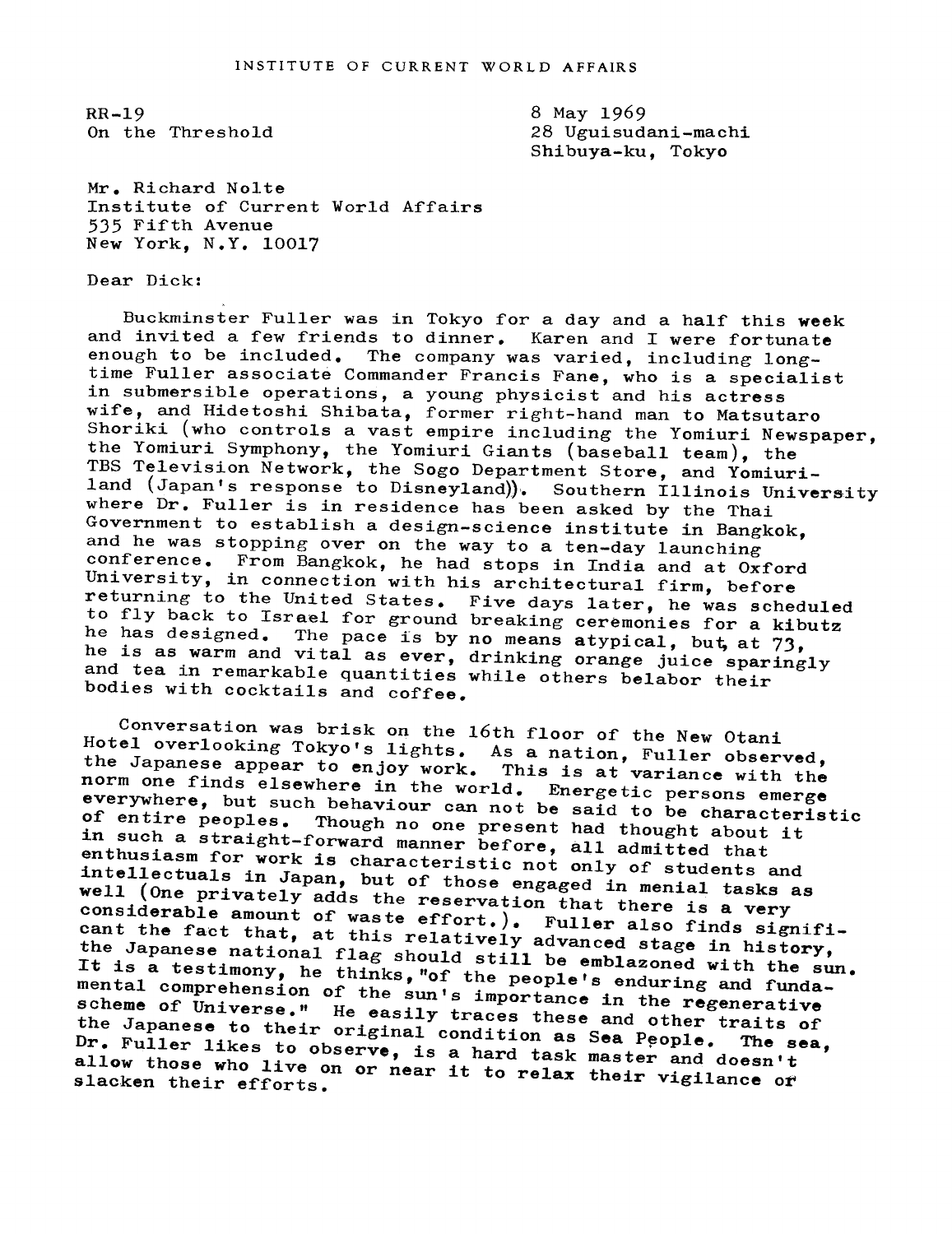Concerning his stopover in India, the renowned architect mentioned that there was an indigenous barrier to effectively helping people there to improve their condition. Since the aims of the average Indian in this life are religiously directed towards earning a better next life, any energies squandered on the present are likely to endanger future prospects and are, therefore, rejected. Shibata asked what might be done to educate peoples whose beliefs inhibit the implementation of the sweeping changes that are increasingly necessary. Fuller responded that "you can't change man, it's perfectly obvious that you can't. What you can do is to change the physical constituents of his environment." The proper environment, he said, will allow man to be what he ought to be. It is imperative for each individual to begin to discover for himself rather than being told what to believe (essentially the approach used in most present-day schooling). Each human being, he continued, can discover God (transcendent order) by his own observation, that this was the pattern even for great religious figures such as Buddha, Mohammed, and Christ. They were not told. but experienced realizations They were not told, but experienced realizations within themselves, Fuller clearly has a profound faith in the natural intuitive faculty of man, and resents the ways in which it is distorted and repressed by the fixed and often erroneous ideas of adults.

Ideas and talk succeed far less, in the presence of cultural or linguistic barriers, than objects that work: design science. A bird, to stay aloft, is forced to expend large amounts of energy and to keep its mass relatively slight. Hence, it eats frequently, but in small quantities, insects and seeds. The young cannot be carried within the mother's body for aerodynamic reasons, and eggs, which can be very swiftly generated, have evolved as temporary, semi-portable shelters. Energy additives are still required, in addition to the egg-contained nutrients, and this has led to the nest and the practice of sitting, which provides the necessary heat (energy) transfer. When the nutrients have been consumed and the bird can move freely, he has gained the strength to break the shell and emerge.

Species of animals that become too specialized, however, are doomed to extinction, Fuller noted. As other elements of our world have survived evolutionary forces by reason of their particular functions and capacities (plants - photosynthesis. animals - instinctive ability to differentiate between nourishing and poisonous foodstuffs), man continues by reason of his intuitive capacity for recognizing generalized principles and implementing<br>them. Computers. Dr. Fuller feels. will free man from the Computers, Dr. Fuller feels, will free man from the obligations of the specialist and allow him to think again. Everything, Fuller believes, is designed to be a success, and human beings are only now, metaphorically, breaking out of their shell and becoming aware of their function as catalytic mind. (He, incidentally, insists on a distinction between brain (physical) and mind (meta-physical): "mind is the weightless, abstract, uniquely human faculty which surveys the ever larger inventory of special case experiences stored in the brain bank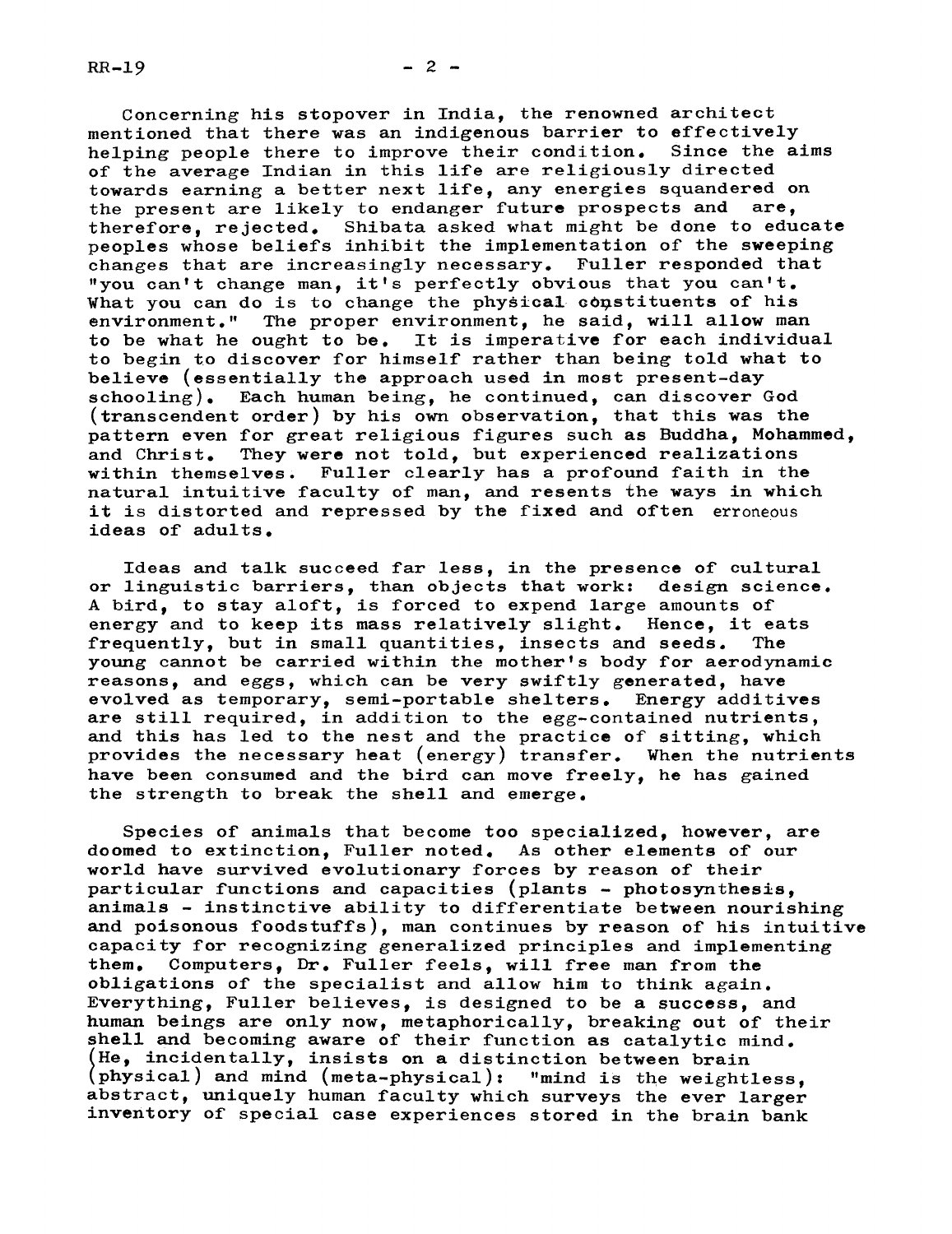and, from time to time, discovers one of the rare, scientifically generalized principles.") I asked whether he thought that the intense physicality of young persons in modern life was a reaction to their subconscious recognition of this emerging responsibility (the "adulthood" of man). By all means, he answered. Young By all means, he answered. persons have become exceedingly intolerant of wasteful, useless systems, and the educational structure is attacked because it is so clearly vulnerable.

The evening was permeated with examples drawn from the world of sea and ships. When we first gathered, Dr. Fuller showed a series of superb color photos of his Bear Island home off the coast of Maine. These featured prominently his newly acquired sloop, INTUITION, remarks on which comprised the essay he donated to our CROSS TALK INTERMEDIA program box (more about this in subsequent newsletters). The keel of the ship, he observed, became the crossbeam of the land structure, the rib became the arch. Inverted, the hull that was designed to withstand the Inverted, the hull that was designed to withstand the buffeting of the sea from below easily carried the demands of the land. A string of entomological relationships provide confir-<br>mation: naus, nautic, naval, nave (of a church). It frequently mation: naus, nautic, naval, nave (of a church). happens, Fuller commented, that wooden constructions are eventually replaced in stone, and the transition seems more than plausible. As a counterpoint to Fuller's continuing reference to the Japanese as a Sea People, Shibata was reminded of a festival in the Japanese Alps which consists basically in hauling a ship from a town to the top of a mountain. Such a ceremony could well be an enactment of an archtypal portage connected with the original exploration of the Japanese Archipelago, Fuller said. (The migratory movement into Japan is not clearly fixed, though it seems to have been both from Mongolia and Siberia through the Korean peninsula, and up through the Ryukyu chain. Though the southern approach would suggest South Pacific origins, this does not seem to be the case.)

I asked about Angkor Wat, the unique capitol city built by Suryavarman II (1113-1150) in what is now Cambodia, and inex-<br>plicably abandoned by the Khmer people in  $1432$ . I remembered plicably abandoned by the Khmer people in  $1432$ . reading that the arch principle was not used in the Gargantuan structure - only the more primitive column. The response was immediate and exhaustive. Constructions such as Angkor Wat and the Pyramids, Dr. Fuller said, were solely Cosmological models intended to facilitate the king's entrance into the best possible after-life. The ancients were familiar with the stationary North Star, and with the East-West movement of the sun (birth - death - rebirth cycle). Thus four-sided monuments (the known land), surrounded by water-filled moats (the ocean), and gradually rising, as most land masses do, to an elevational high-point (mountains). Mountains, mythologically, function as points to which deities descended from above, and from which they could most logically ascend. There was no need for large, arched halls in cosmological models such as Angkor Wat, for they were constructed in support of and were intended for use